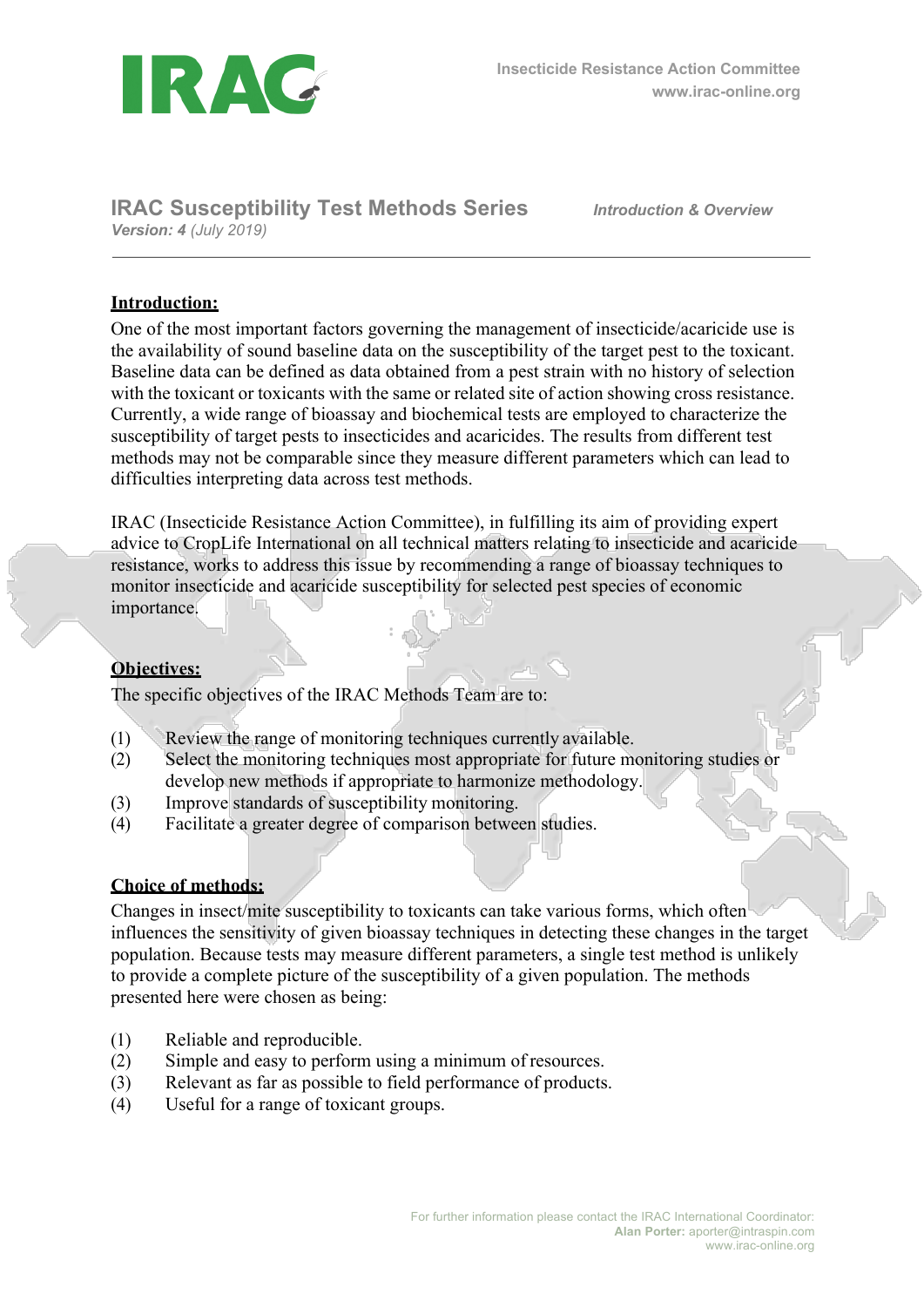

**IRAC Susceptibility Test Methods Series** *Version: 4 (July 2019)*

*Introduction & Overview*

IRAC test methods should not be taken as the only acceptable method of measuring changes in susceptibility, but they have been technically validated to satisfy these criteria.

### **Function of the tests:**

IRAC test methods can be used to characterize the susceptibility of a target pest population to one or more toxicants at a given instance, and to monitor changes in susceptibility through space and time.

Data generated from the tests can be used to help distinguish between field control failure due to insecticide/acaricide resistance or other factors, to assist in the design of resistance management strategies and to gauge the success of these strategies over time.

## **Limitations of the tests:**

IRAC test methods cannot normally be employed to predict the onset of insecticide/acaricide resistance nor as operational tools to guide immediate spray decisions. The tests are specific to particular life-history stages and can only detect changes in susceptibility expressed in those stages. They can only be used with confidence for toxicants which have been validated in the development of the methodology. As susceptibility testing often involves rearing the test sample for one or more generations in laboratory or glasshouse conditions, results from the tests may vary with the generation of pest tested, the sex/age/condition (including disease) of these organisms and the test holding conditions. These should be standardized as far as possible.

#### **Sampling Consideration:**

Data generated using IRAC test methods relates only to the sample population. Conclusions relating to the target population can only be made if the sample population is truly representative of the target population, thus sampling bias must be rigorously avoided. Consideration should be given to the crop or host plant sampled, the time and frequency of sampling, the crop-treatment history, the number, age, sex and life stage of organisms collected and the number, size and location of sampling areas. It must be ensured that test organisms are not the offspring of only one or a few females, which can often be a problem with laboratory rearing.

#### **Experimental design and analysis:**

Meaningful documentation of changes in pest population susceptibility can only be made in comparison with appropriate baseline strains or populations. The choice of a susceptible baseline pest strain is critical, and many laboratory strains are artificially susceptible compared with field populations.

Generally, the use of commercial formulation of the test compound is preferred to the use of